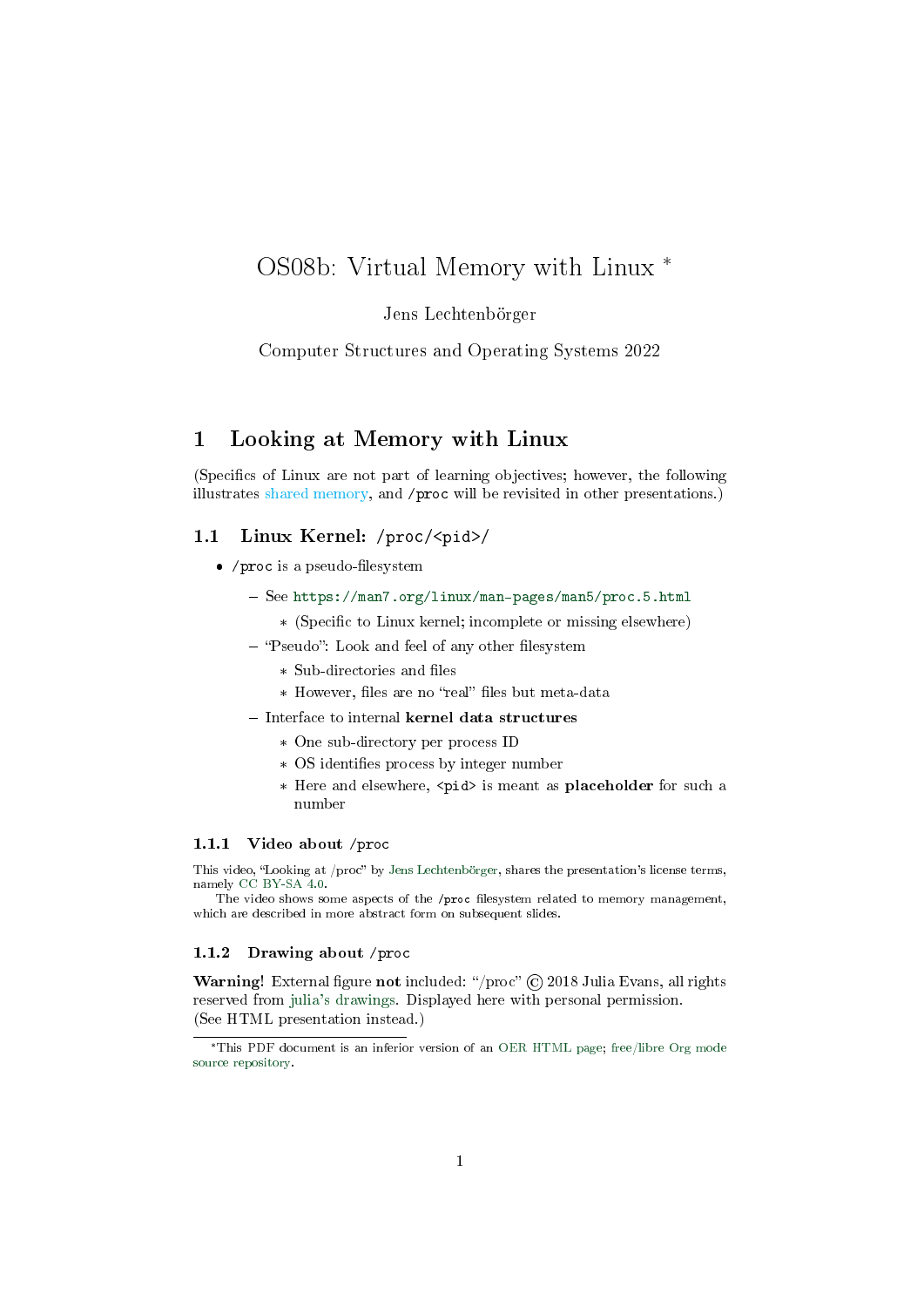#### 1.1.3 Drawing about man pages

Warning! External figure not included: "Man pages are amazing" (C) 2016 Julia Evans, all rights reserved from [julia's drawings.](https://drawings.jvns.ca/man/) Displayed here with personal permission.

(See HTML presentation instead.)

### 1.2 Linux Kernel Memory Interface

- Memory allocation (and much more) visible under /proc/<pid>
- $\bullet$  E.g.:
	- /proc/<pid>/pagemap: One 64-bit value per virtual page
		- \* Mapping to RAM or swap area
	- /proc/<pid>/maps: Mapped memory regions
	- /proc/<pid>/smaps: Memory usage for mapped regions
- Notice: Memory regions include shared libraries that are used by lots of processes

### 1.3 GNU/Linux Reporting: smem

- User space tool to read smaps files: smem
	- See <https://linoxide.com/memory-usage-reporting-smem/>
- Terminology
	- Virtual set size (VSS): Size of virtual address space
	- Resident set size (RSS): Allocated main memory
		- \* Standard notion, yet overestimates memory usage as lots of memory is shared between processes
			- · Shared memory is added to the RSS of every sharing process
	- Unique set size (USS): memory allocated exclusively to process
		- \* That much would be returned upon process' termination
	- Proportional set size (PSS): USS plus "fair share" of shared pages
		- \* If page shared by 5 processes, each gets a fth of a page added to its PSS

#### 1.3.1 Sample smem Output

| \$ smem -c "pid command uss pss rss vss" -P "bash xinit emacs" |       |            |            |        |
|----------------------------------------------------------------|-------|------------|------------|--------|
| PID Command                                                    | USS   | <b>PSS</b> | <b>RSS</b> | VSS    |
| 765 /usr/bin/xinit /etc/X11/Xse                                | 220   | 285        | 2084       | 15952  |
| 1390 /bin/bash -c libreoffice5.3                               | 240   | 510        | 2936       | 13188  |
| 826 /bin/bash /usr/bin/qubes-se                                | 256   | 524        | 3008       | 13204  |
| 750 -su -c /usr/bin/xinit /etc/                                | 316   | 587        | 3368       | 21636  |
| 1251 bash                                                      | 4864  | 5136       | 7900       | 26024  |
| 2288 /usr/bin/python /usr/bin/sm                               | 5272  | 6035       | 9432       | 24688  |
| $1145$ emacs                                                   | 90876 | 93224      | 106568     | 662768 |